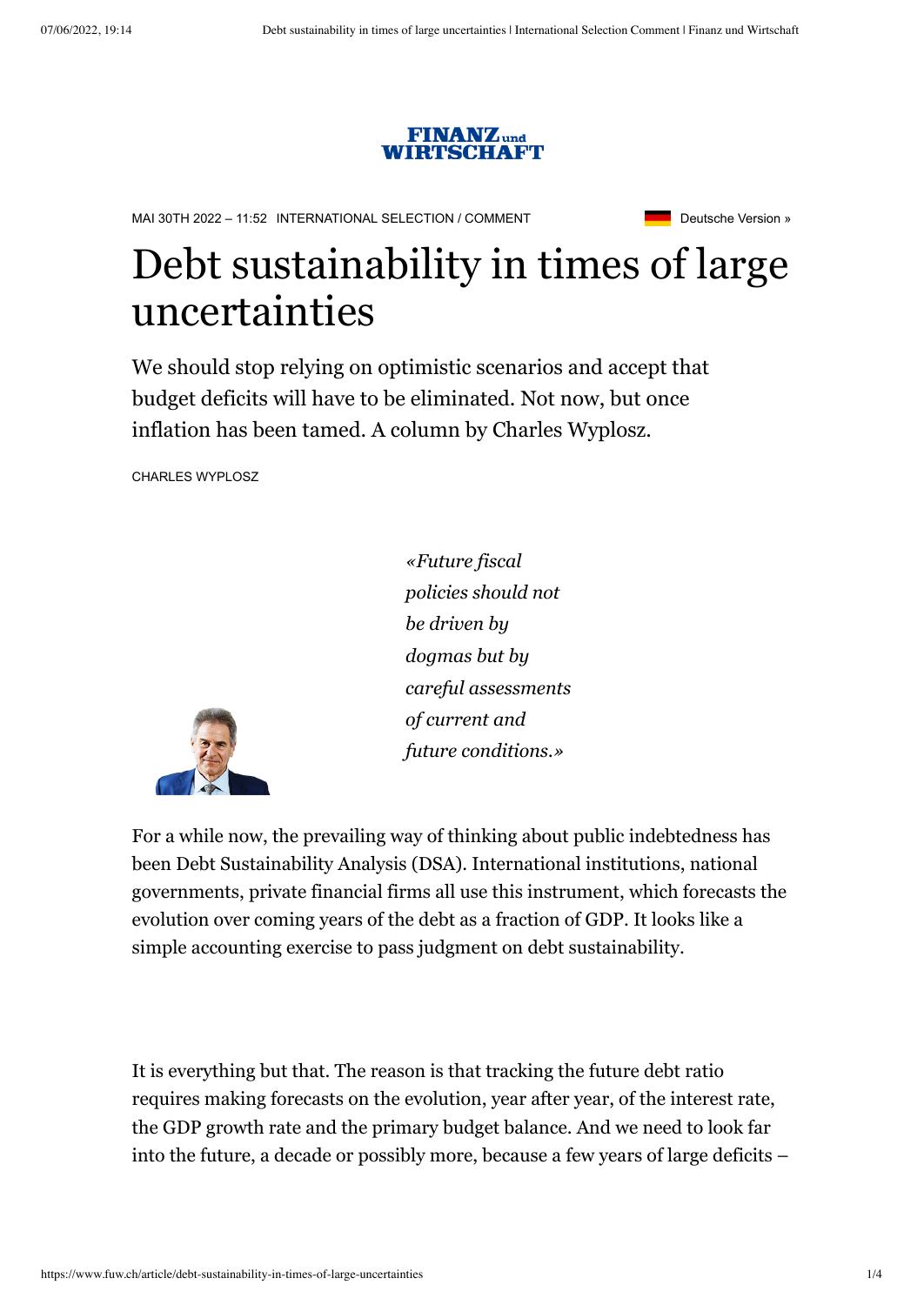as most countries recently underwent – do not mean that the debt has become unsustainable. It all depends on what will happen to the budget, but also to the interest rate and the growth rate over a long time.

#### **About the author**

Charles Wyplosz is Professor for International Economics at the Graduate Institute in Geneva.

Sustainability is about the future, which why DSA is about forecasts. But economic forecasting can be very unreliable, especially when we look far into the future. In the good old time of the Great Moderation, the exercise was not seen as outlandish. Using past trends, possibly with the help of sophisticated models, seemed like a reasonable bet, even though forecasting budget outcomes set by governments yet to be elected always was either perfectly arbitrary or wishful thinking.

This period has left us with two fashionable doctrines. The first one is that the equilibrium interest rate, which is defined as the rate at which inflation remains stable ceteris paribus, is low, possibly even negative. The second one – known as  $r-g$  – is that GDP growth (g) will remain higher than the interest rate (r), if not indefinitely, at least for a very long time. When this is the case, the reassuring implication is that public debts more than pay for themselves. Under reasonable scenarios about the future primary budget deficits, most public debt ratios are deemed sustainable, at least in the developed economies. Large occasional deficits are not a problem provided that they will not last for too long.

#### **A guess and a deep mystery**

How robust are these doctrines in the new world of recurrent crises? Start with economic growth over, say, the next decade. A key driver of growth, demography, says it will decline. Another driver, investment in productive capacities, is anyone's guess.

The third driver, productivity, is a deep mystery. We constantly hear about the IT and robotic revolutions, but the impact on productivity has yet to be detected. The developed economies are overwhelmingly producing services, where technological gains have historically been slow. Some economists argue that the scope for fast-rising productivity is now considerable. Others are skeptical.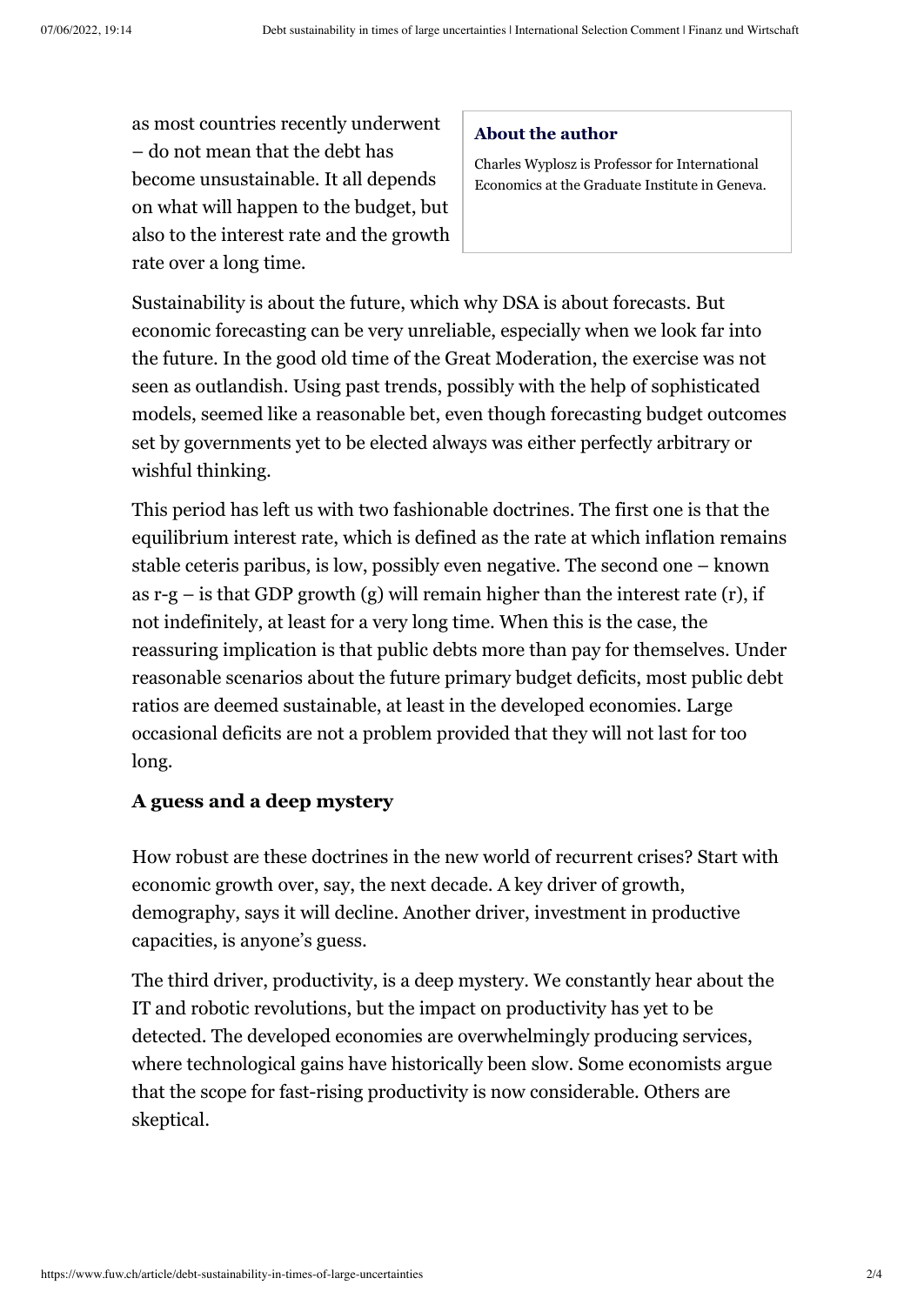Globalization has contributed to productivity gains through specialization in industry and this could now affect services as well. Yet, growth has not picked up speed in the past and there is now talk of deglobalization.

Next comes the future of interest rates. As they tackle inflation, central banks are raising interest rates. By now, they have given up on their initial forecasts whereby the inflation surge would be temporary, but how persistent will it be? The current message from central banks is that a modest interest rate increase to, say, 3%, will quickly tame inflation.

Meanwhile, with inflation rates running at 5% or more, (nominal) GDP growth remains above the (nominal) interest rate, even if there is a modest recession. This optimistic scenario assumes that the equilibrium real interest rate is structurally very low, so that we will eventually go back to low interest rates and debt sustainability is not under threat.

## **Many unexpected shocks**

But just imagine that inflation is persistent. In the pre-Great Moderation times, taming inflation required durably driving the interest rate well above the inflation rate, which often led to a slowdown, if not a recession. Under this pessimistic scenario, public debts increase fast and can become unstable unless the budgets are promptly brought to surpluses.

Unfortunately, we know surprisingly little about the equilibrium real interest rate. Its empirical estimation is subject to much imprecision and the justifications for ultra-low equilibrium interest rate have changed over time. It started with the saving glut hypothesis, the idea that world savings had risen while investment spending had declined.

True, China had become a big saver, but that was true a decade or so ago, not anymore. Then high savings were explained by population aging, a very fragile link which is subject to numerous debates. Then the story was about investment having become cheaper due to technological progress. In the end, the popularity of this view may rest on its ability to explain that inflation has been so stubbornly low since 2008 and until now because central banks simply could not lower their policy rates enough.

This is circumstantial evidence, at best. A fair conclusion is that the current and future levels of the equilibrium interest rate remain as mysterious as the likely evolution of economic growth.